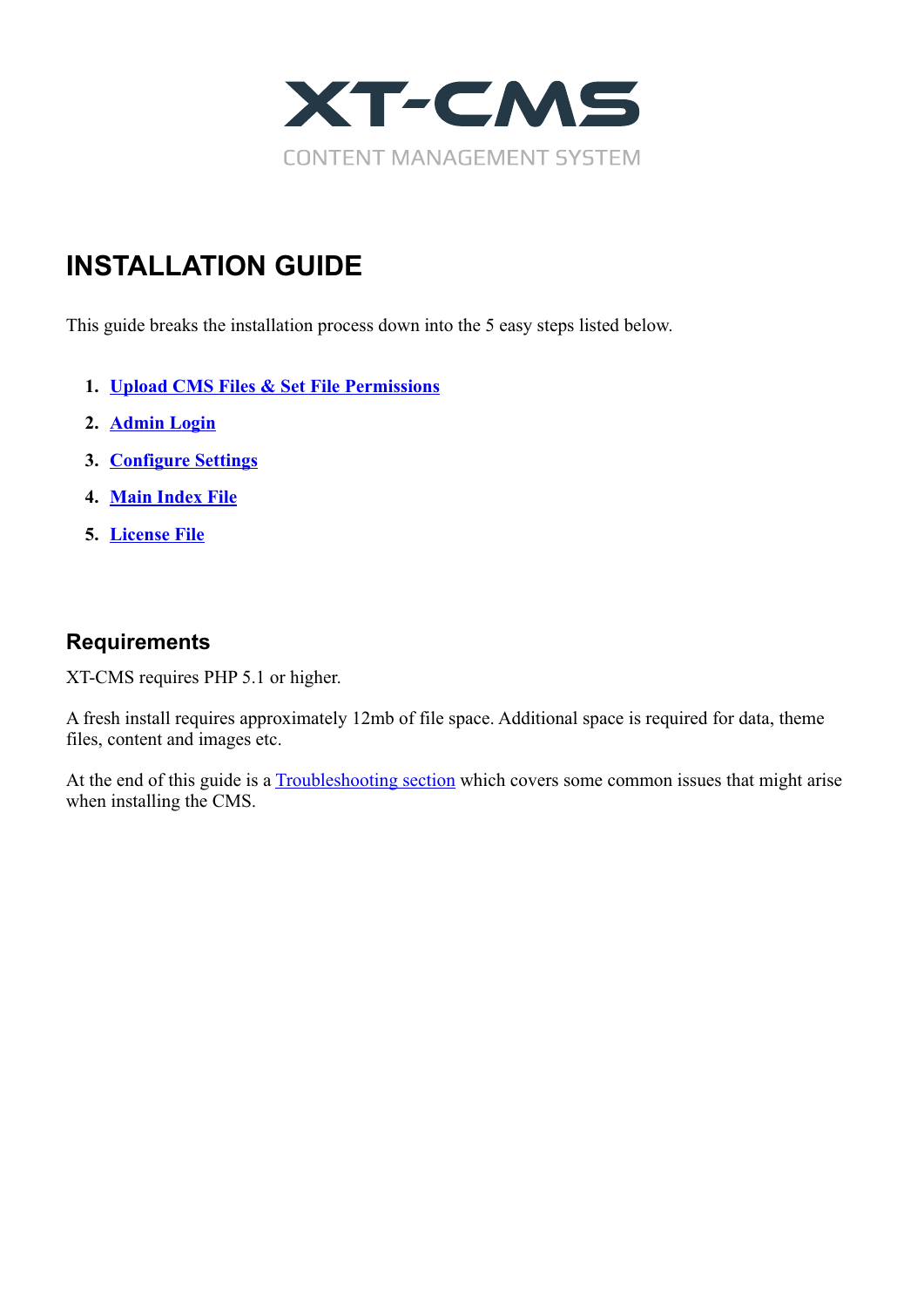# <span id="page-1-0"></span>**Step 1: Upload Files & Set File Permissions**

After downloading and extracting the CMS files on your computer you'll need to use an ftp client to upload the files to your host/server. If your hosting control panel has a file manager you can also use that to upload files although an ftp client is usually more convenient to work with in the long run.

The CMS files can be uploaded straight into the root directory of your website or into a sub directory. A sub direcotry is recommended as it will keep all CMS files from getting mixed up with other files and folders in your website's root directory. When using a sub directory you can name it for example */cms* or */blog* or */shop* or anything you like. In this guide we will assume the CMS is installed in a sub diredtory named */cms* so for example /*public\_html/cms*

## **Set File Permissions**

After uploading is complete, ensure the */sys* and **/themes** directories have write access.

You can set file permissions using your ftp client or by using a file manager in your hosting control panel. Setting permisions to 777 will work but if your host/server allows scripts to write files into directories with lower permissions such as 755 or 775 you can choose to set permissions to one of these instead.

| Filename<br>admin<br>docs<br>includes<br>plugins<br>scripts<br>sys<br>ぺ<br>themes<br>cms.licence<br>freindlyurl.htaccess<br>freindlyurl_fast.htaccess<br>index.php | $\times$<br>Change file attributes<br>Please select the new attributes for the directory "sys".<br>Owner permissions<br><b>ØRead</b> ØWrite ØExecute<br>Group permissions<br><b>ØRead</b> ØWrite <b>ØExecute</b><br>Public permissions<br><b>ØRead ØWrite ØExecute</b><br>Numeric value: 777<br>You can use an x at any position to keep the permission<br>the original files have.<br>Recurse into subdirectories<br>Apply to all files and directories<br>$\bigcirc$ Apply to files only | modified<br>03/2022 11:0<br>04/2022 12:2<br>03/2022 11:0<br>14/2022 18:4<br>03/2022 11:1<br>03/2022 11:3<br>14/2022 14:4<br>17/2019 10:5<br>17/2019 10:2<br>17/2019 10:2<br>17/2019 10:2 |
|--------------------------------------------------------------------------------------------------------------------------------------------------------------------|--------------------------------------------------------------------------------------------------------------------------------------------------------------------------------------------------------------------------------------------------------------------------------------------------------------------------------------------------------------------------------------------------------------------------------------------------------------------------------------------|------------------------------------------------------------------------------------------------------------------------------------------------------------------------------------------|
| Selected 1 directory.<br>Direction <b>Pompto file</b>                                                                                                              | ◯ Apply to directories only<br>$\alpha$<br>Cancel                                                                                                                                                                                                                                                                                                                                                                                                                                          |                                                                                                                                                                                          |

The directories outlined in red need to be given write permissions

**!** If your ftp client gives an error like "CHMOD command not understood" it may be your website is on a windows based server that doesn't support the CHMOD command. In this case and if available you can use the file manager in your hosting control panel to change file permissions.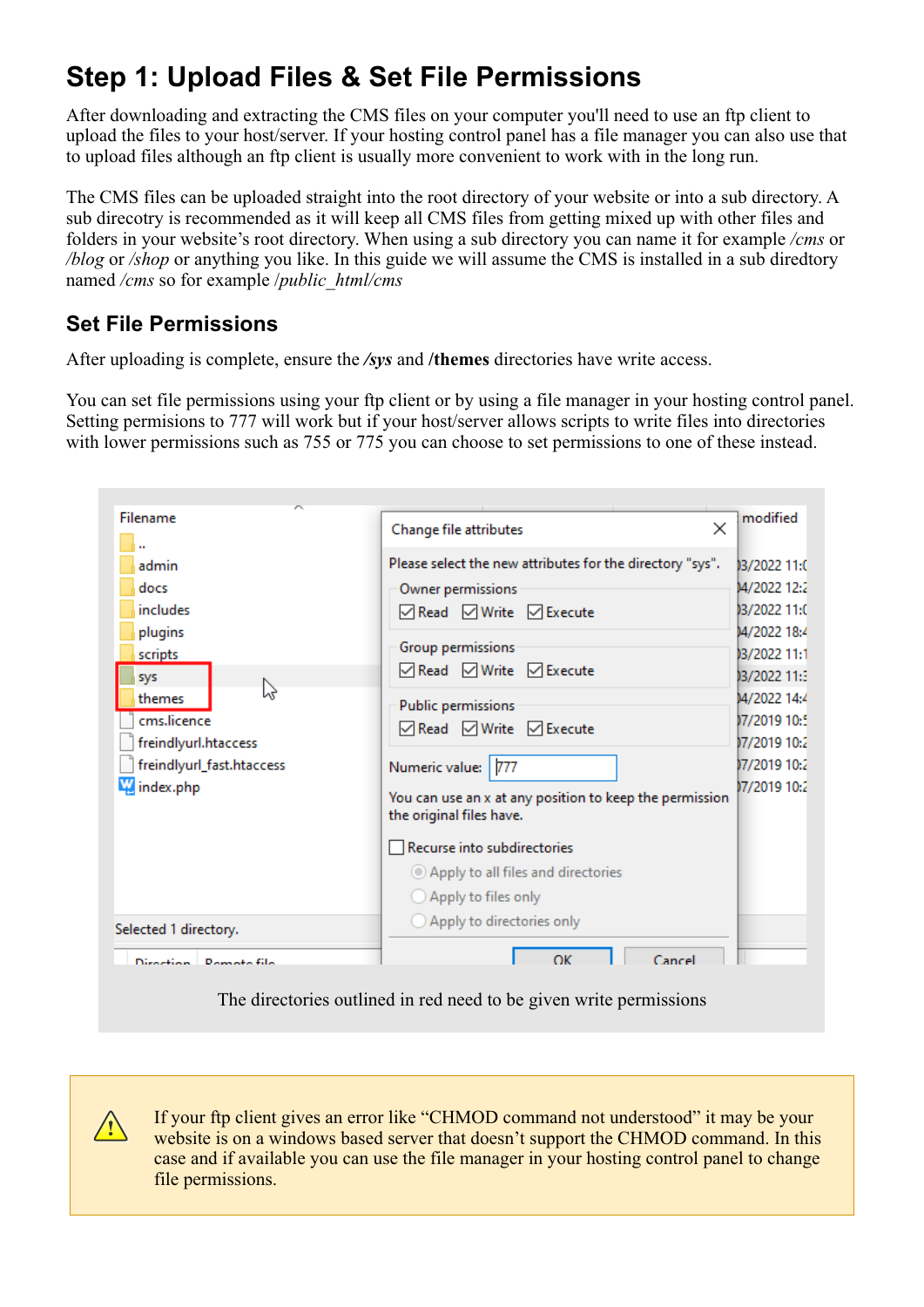### <span id="page-2-0"></span>**Step 2: Admin Login**

In your browser go to the CMS admin page. eg. *https://www.mywebsite.com/cms/admin/*

You should see the admin login page as pictured. Use the default login details below...

#### **Username:** admin **Password:** admin

| <b>View Website</b>   | <b>Admin Login</b>                   |
|-----------------------|--------------------------------------|
| Server: 46.22.128.152 | Username:                            |
| <b>CMS v3.0.1</b>     | admin                                |
|                       | Password:                            |
|                       |                                      |
|                       | <b>Forgot Password</b><br>Login<br>B |

**!** If you see an error message, blank page or can't login when you visit the admin page please read the [troubleshooting section](#page-6-0) below.

Once you have logged in after a fresh install you should see the EULA agreement page. If you see this then contratulations installation is pretty much complete! Accept the agreement to proceed. In the next step we will go over the initial configuration of the CMS for your website.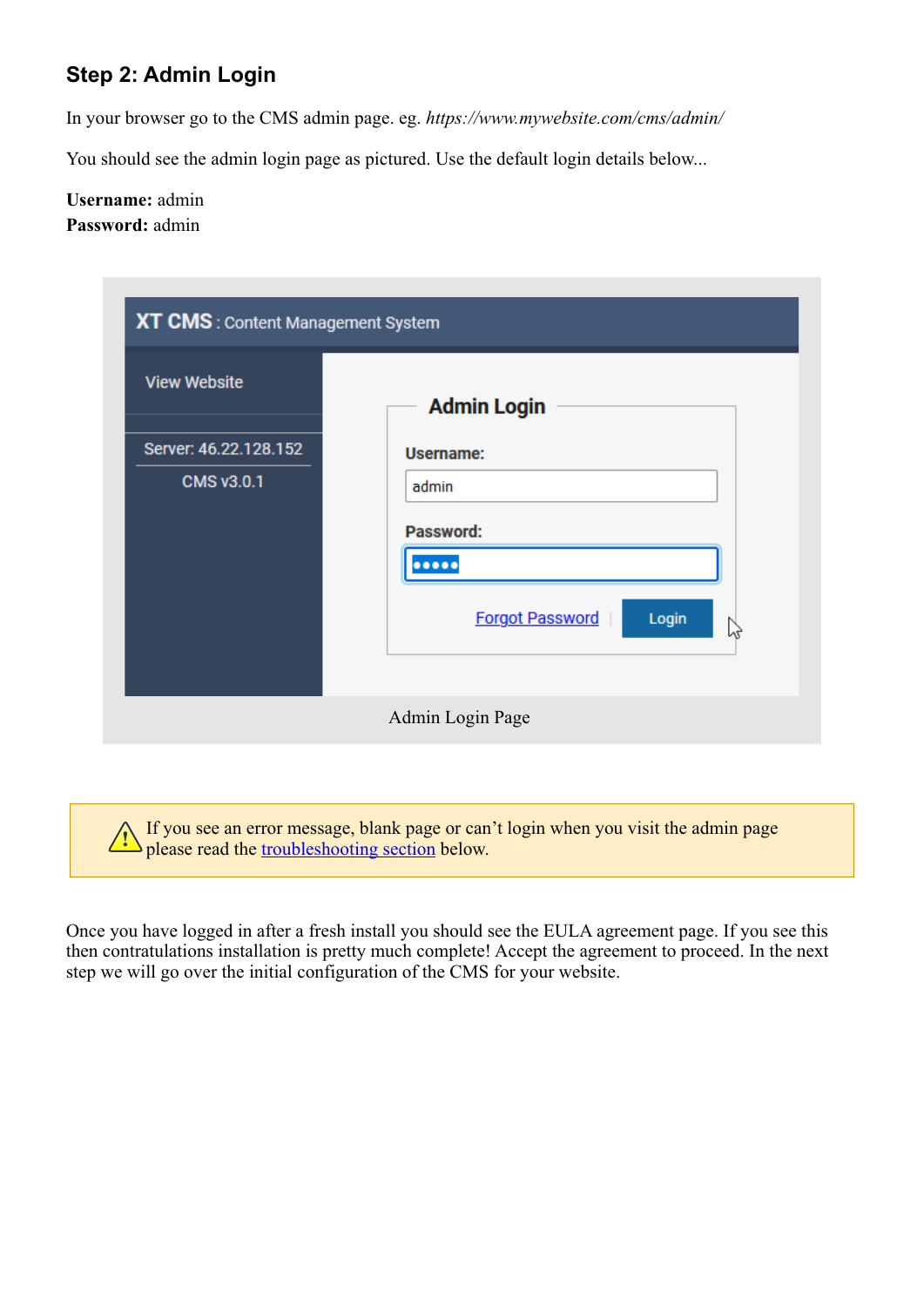## <span id="page-3-0"></span>**Step 3: Configure Settings**

After a fresh install some important settings need to be configured.

**Website Protocol:** If your website uses a secure cert (rcommended) set this to **https** otherwise set to **http**.

**Website Name:** Enter the name of your website. This is mainly a cosmetic/branding setting.

**Website Email:** Emails sent by the CMS will come from this email address.

**CMS Root URL:** This must point to the location where the CMS is installed. In this guide the cms files reside in a folder named *cms* so we enter the website domain followed by */cms/*

**CMS URL:** The CMS uses this URL when generating file referances and links. It must point to the location of the main index file for the cms. See [step 4: main index file](#page-4-0)

Website URL: The CMS uses this URL to reference your website in emails. Typically this should be set to your website's home page. This is mainly a cosmetic/branding setting.

| My Website: Content Management System                    |                                                                                                                                                                                 |  | Welcome CMS Admin   Dev Mode $\bigcirc$   $\bigcirc$ Settings   $\bigcirc$ Help   $\bigcirc$ Logout |
|----------------------------------------------------------|---------------------------------------------------------------------------------------------------------------------------------------------------------------------------------|--|-----------------------------------------------------------------------------------------------------|
| Server: 46.22.128.152<br>33ms / 3MB<br><b>CMS v3.0.1</b> | (!) Website email address is required<br>(!) Admin email address is required<br>(!) For security reasons you should change the admin password from "admin" as soon as possible. |  |                                                                                                     |
| <b>Settings</b>                                          |                                                                                                                                                                                 |  |                                                                                                     |
|                                                          | <b>Website Protocol</b>                                                                                                                                                         |  |                                                                                                     |
|                                                          | If using a secure cert set the protocol to https. If protocol is set incorrectly images and scripts may not load properly.                                                      |  |                                                                                                     |
| <b>Site Protocol:</b>                                    | $\bigcirc$ http:// $\bigcirc$ https://                                                                                                                                          |  | <b>Change Protocol</b>                                                                              |
|                                                          | <b>Website Settings</b>                                                                                                                                                         |  |                                                                                                     |
|                                                          | (!) Website email address is required                                                                                                                                           |  |                                                                                                     |
|                                                          | Website Name: Used by the CMS when referring to your website in dynamic content and email notifications                                                                         |  |                                                                                                     |
| My Website                                               |                                                                                                                                                                                 |  |                                                                                                     |
|                                                          | Website Email: Public email address for sending emails from the CMS and receiving messages and notifictaions                                                                    |  | <b>SMTP Disabled</b>                                                                                |
|                                                          | <b>CMS Root URL:</b> Must point to the root directory of the CMS. Include trailing slash.                                                                                       |  |                                                                                                     |
|                                                          | https://   mywebsite.com/cms/                                                                                                                                                   |  |                                                                                                     |
|                                                          | <b>CMS URL:</b> Must point to the main index.php file for the CMS. Include trailing slash if a directory location.                                                              |  |                                                                                                     |
|                                                          | https://   mywebsite.com/                                                                                                                                                       |  | <b>Friendly URLs Disabled</b>                                                                       |
|                                                          | Website URL: Home page URL used in content and emails generated by the CMS.                                                                                                     |  |                                                                                                     |
| https://                                                 | mywebsite.com/                                                                                                                                                                  |  |                                                                                                     |
|                                                          |                                                                                                                                                                                 |  |                                                                                                     |

### **Admin Login Details**

At the bottom of the configuration page enter an admin email address and change the admin password from the default one of 'admin'. If you forget your password you can use the admin email address in the forgot password page to reset it.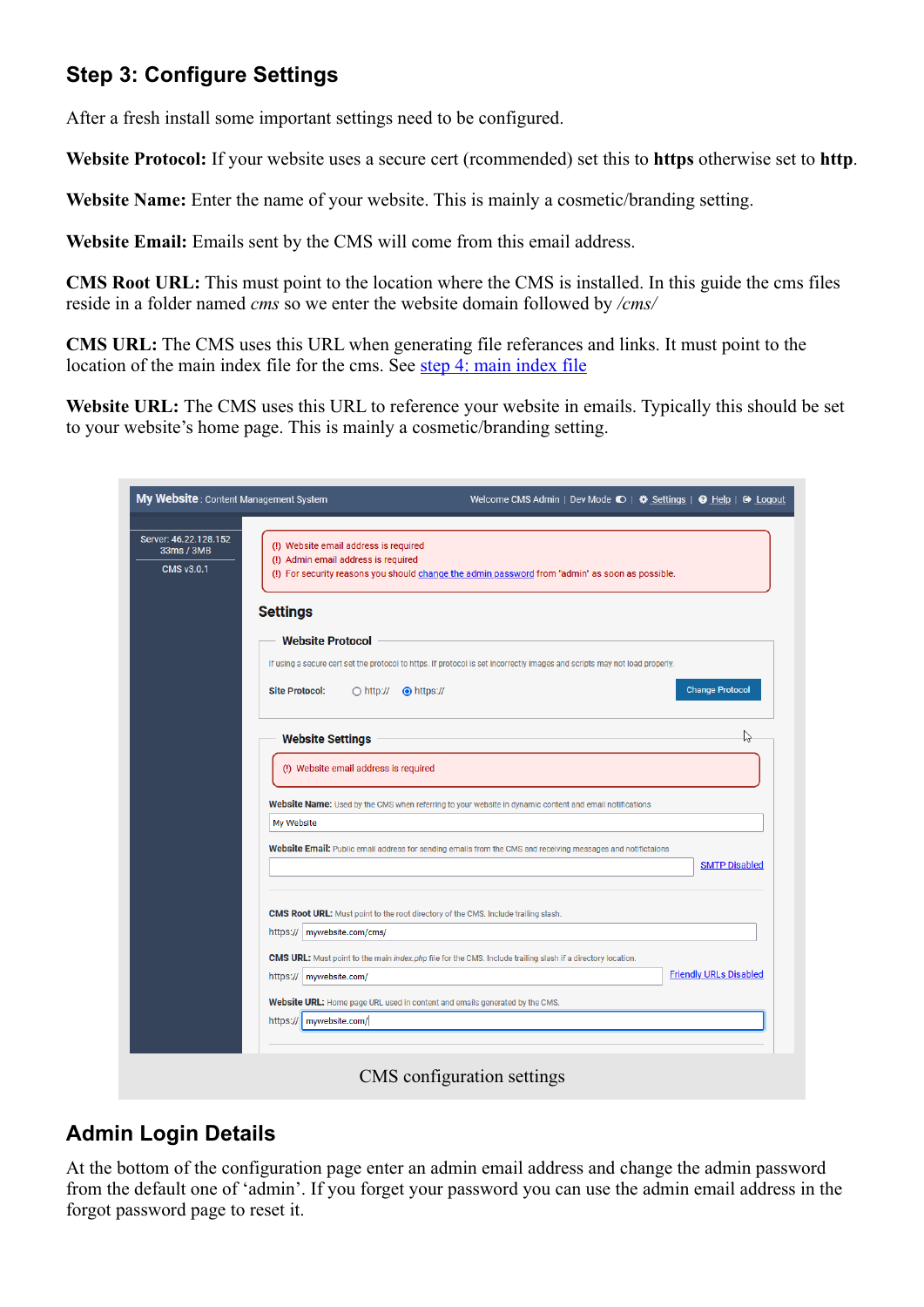### <span id="page-4-0"></span>**Step 4: Main Index File**

Unlike a static website that has individual html files dedicated to each page, a CMS instead dynamically serves all web pages through one main *index.php* file.

This main *index.php* file can be found in the cms root directory (see screenshot below) and has the following code that points to the *cms\_front.php* file.

```
<?php require_once("scripts/cms_front.php") ?>
```
If you want to use the CMS for all pages on your website including the home page you will need to move this index file into the root folder of your website where the home page index file would normally reside. Remember that once you move this file to a new location you will also need to edit it so that it points correctly to the *scripts/cms\_front.php* file.

For example, if the CMS files reside in a directory called *cms* and you've moved the main index file into your websites root directory you'll need to update the path in the file as so...

```
<?php require_once("cms/scripts/cms_front.php") ?>
```
Remember that the CMS URL in your admin configuration settings should always point to where the main index file is located. So given our example, if the CMS URL is initially set to *http://www.mywebsite.com/cms/* after install you would need to change it to *http://www.mywebsite.com/*

| admin                     |     | <b>File folder</b>  | 05/03/2022 11:0 |
|---------------------------|-----|---------------------|-----------------|
| docs                      |     | <b>File folder</b>  | 29/04/2022 12:2 |
| includes                  |     | <b>File folder</b>  | 05/03/2022 11:0 |
| plugins                   |     | File folder         | 29/04/2022 18:4 |
| scripts                   |     | <b>File folder</b>  | 05/03/2022 11:1 |
| sys                       |     | <b>File folder</b>  | 05/03/2022 11:3 |
| themes                    |     | File folder         | 01/04/2022 14:4 |
| cms.licence               | 770 | <b>LICENCE File</b> | 09/07/2019 10:5 |
| freindlyurl.htaccess      | 278 | <b>HTACCESS</b>     | 09/07/2019 10:2 |
| freindlyurl_fast.htaccess | 343 | <b>HTACCESS</b>     | 09/07/2019 10:2 |
| index.php                 | 38  | <b>PHP File</b>     | 09/07/2019 10:2 |
|                           |     |                     |                 |
|                           |     |                     |                 |
|                           |     |                     |                 |

The main *index.php* file in the CMS root directory.



If you move the main index.php file out of the CMS root directory you can as a security measure rename *blank\_index.php* to *index.php*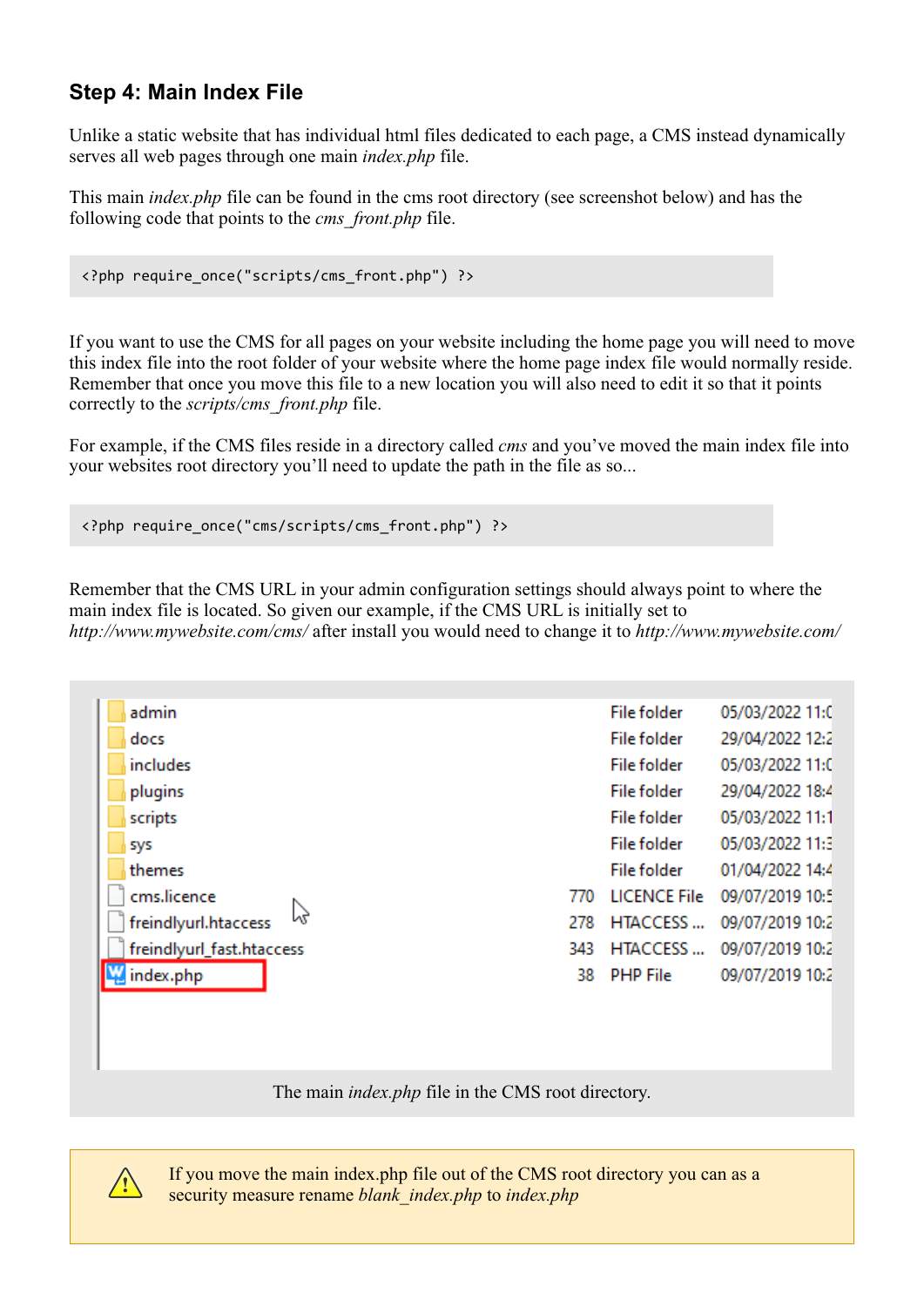### <span id="page-5-0"></span>**Step 5: License File**

By default the CMS includes a license file for the trial version so you can start using it right away. At any time you can activate it to the full version by replacing this file with a purchased license file. You can rename and keep the trial version licence file so you can easily switch back to it should any issues arise.

| <b>Filesize</b> | Filetype            | Last modified   |
|-----------------|---------------------|-----------------|
|                 |                     |                 |
|                 | <b>File folder</b>  | 05/03/2022 11:0 |
|                 | <b>File folder</b>  | 29/04/2022 12:2 |
|                 | <b>File folder</b>  | 05/03/2022 11:0 |
|                 | <b>File folder</b>  | 29/04/2022 18:4 |
|                 | File folder         | 05/03/2022 11:1 |
|                 | <b>File folder</b>  | 05/03/2022 11:3 |
|                 | <b>File folder</b>  | 01/04/2022 14:4 |
| 770             | <b>LICENCE File</b> | 09/07/2019 10:5 |
| 278             | <b>HTACCESS</b>     | 09/07/2019 10:2 |
| 343             | HTACCESS            | 09/07/2019 10:2 |
| 38              | <b>PHP File</b>     | 09/07/2019 10:2 |
|                 |                     |                 |
|                 |                     |                 |

To purchase a license file for the full version of the CMS visit<https://www.xt-cms.com/purchase/>